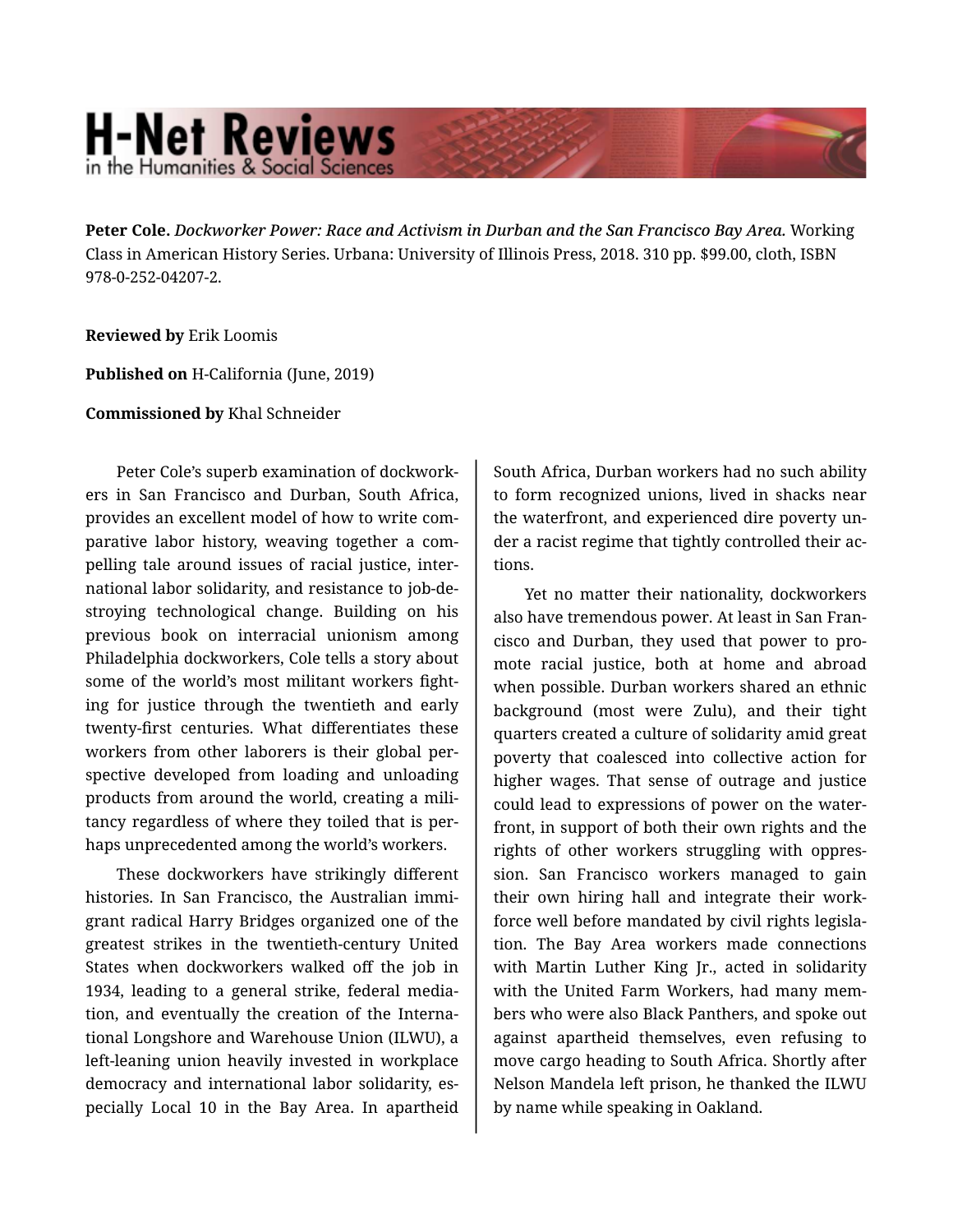Cole credits Durban dockworkers with a simi‐ lar history. They played a critical role in the Dur‐ ban fight against apartheid, laying much of the groundwork for the 1972 mass movement against the South African government that put a new jolt into a lagging anti-apartheid movement. As early as 1935, Durban dockworkers refused to load meat to feed the Italian invaders of Ethiopia and in 2008 refused to unload a shipload of weapons and ammunition headed for Robert Mugabe's murderous regime in Zimbabwe.

Sure, Cole engages in just a little bit of cherrypicking to make his case. Cole does not hide that the workplace democracy of the ILWU could lead to dockworkers promoting white supremacy, as happened in Portland and Los Angeles, where Bridges refused to intervene on the principle of union democracy. But then this is a story about what is possible with organized labor, not its limi‐ tations, and in that it is incredibly valuable. Many on the left talk about international labor solidari‐ ty as a goal, yet we have precious few studies real‐ ly exploring how it has happened. Cole usefully shows how these workers have made that happen in both the past and present, providing stories that can inspire and challenge contemporary ac‐ tivists.

Cole's emphasis on containerization in the second half of the book might seem somewhat in‐ congruous with the first half if not for his story‐ telling skills in demonstrating how the response to technological transformation reflected dock‐ workers' preexisting militancy. He is correct that scholars have not paid enough attention to this revolutionary technology, which has arguably done more than anything outside of the internet to shape modern capitalism. It revolutionized a history of dock work that went back thousands of years. Cole argues that employers used containers as a strategy to defang their radical unions. The ILWU had the internal organizing and institution‐ al power to negotiate how containerization would impact them; Durban workers faced greater dev-

astation due to their lack of power. Eventually, the union's rank and file had an internal revolt against Bridges's acquiescence to containers in the 1971-72 strike; Durban dockworkers lacked the organizational ability to engage in such a di‐ rect action. Yet despite the size of the workforce plummeting in both places, dockworkers manage to maintain their cultures of militancy and labor internationalism.

What might be most sobering about the book is that the response to containerization by Local 10 is the outlier among organized labor's reaction to automation, which could be a grim look at the future. If a union with a remarkable culture of solidarity can barely make a dent into the auto‐ mation of their jobs, what is the future for the rest of us? Cole makes a point for a labor politics that reduces the standard forty-hour work week in re‐ sponse. I have argued in print for a government job guarantee while many others advocate for a form of universal basic income. What everyone has in this debate is an understanding of just how devastating rapid technological change can be for a workforce, even one as tightly organized as the ILWU.

Finally, it is worth thinking about this book in terms of the larger trajectory of the field of labor history. Thirty years ago, this book likely would have been a rather lengthy deep dive into the de‐ tails of ILWU Local 10. The labor histories of the 1980s and 1990s taught us much about workplace culture but also were largely inaccessible for the nonspecialist. But reflecting the recent trend back toward writing for a more general public, Cole has provided a politically activist and accessible comparative history of two very different places in 221 pages of text. In doing so, not only has he made a strong case for international labor soli‐ darity based around specific working-class cul‐ tures, but he has also created a tool for contempo‐ rary activists to use to create their own cam‐ paigns. For this, not to mention for the history it‐ self, Cole deserves a great deal of credit.